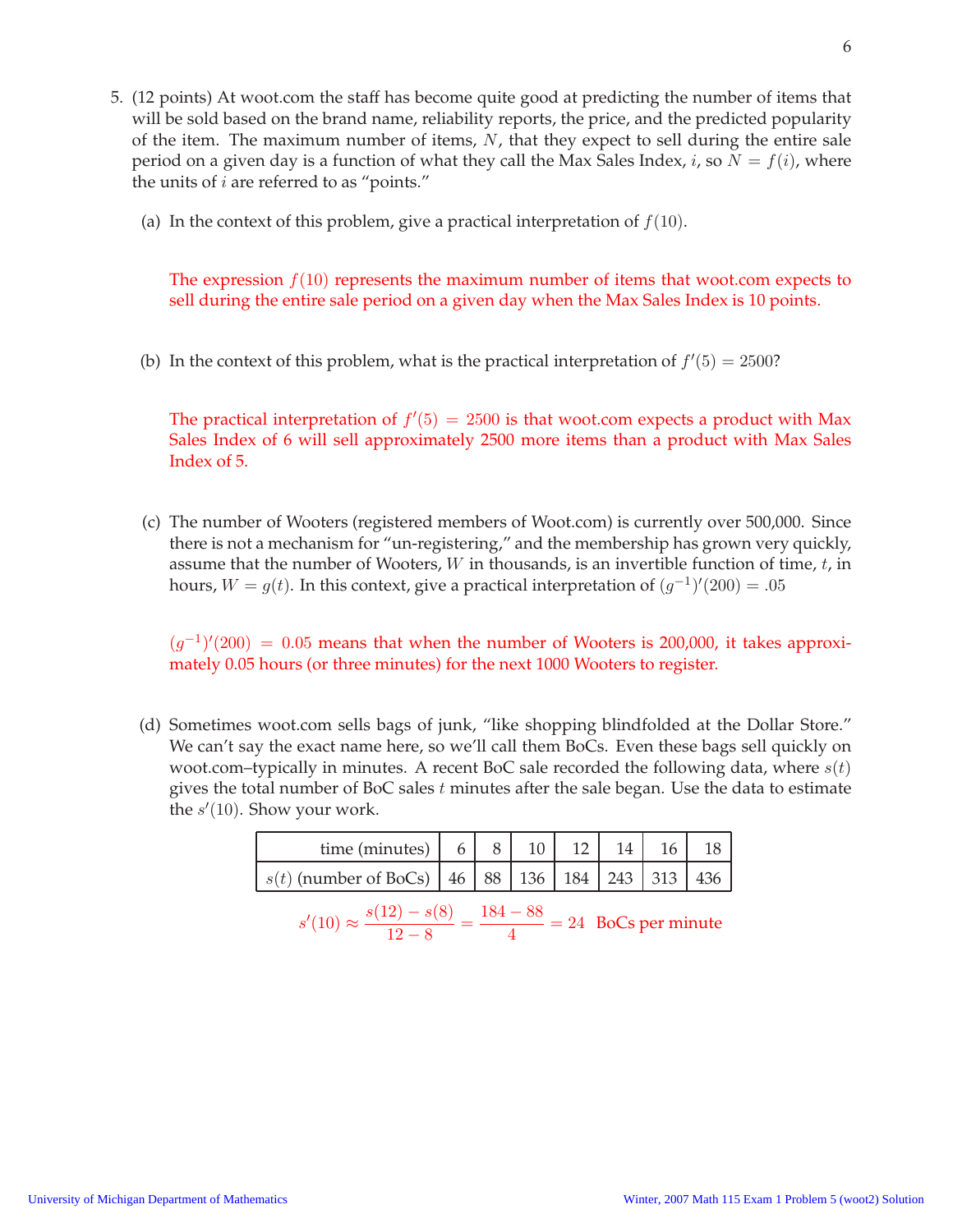(a) In the context of this problem, explain the meaning of  $f(20) = 1000$ ?

The potential energy of an object 20 meters above the Earth's surface is 1000 Joules.

(b) In the context of this problem, explain the meaning of  $f'(9) = 50$ ?

When an object is 9 meters above the Earth's surface, increasing the height of the object one meter, the potential energy will increase by approximately 50 Joules.

(c) In the context of this problem, explain the meaning of  $f^{-1}(150) = 3$ ?

An object with 150 Joules of potential energy is 3 meters above the surface of the Earth.

(d) In the context of this problem, explain the meaning of  $(f^{-1})'(400) = \frac{1}{50}$ ?

When an object has 400 Joules of potential energy, its height above the surface of the Earth must be increased by approximately  $\frac{1}{50}$  of a meter to increase the potential energy by 1 Joule.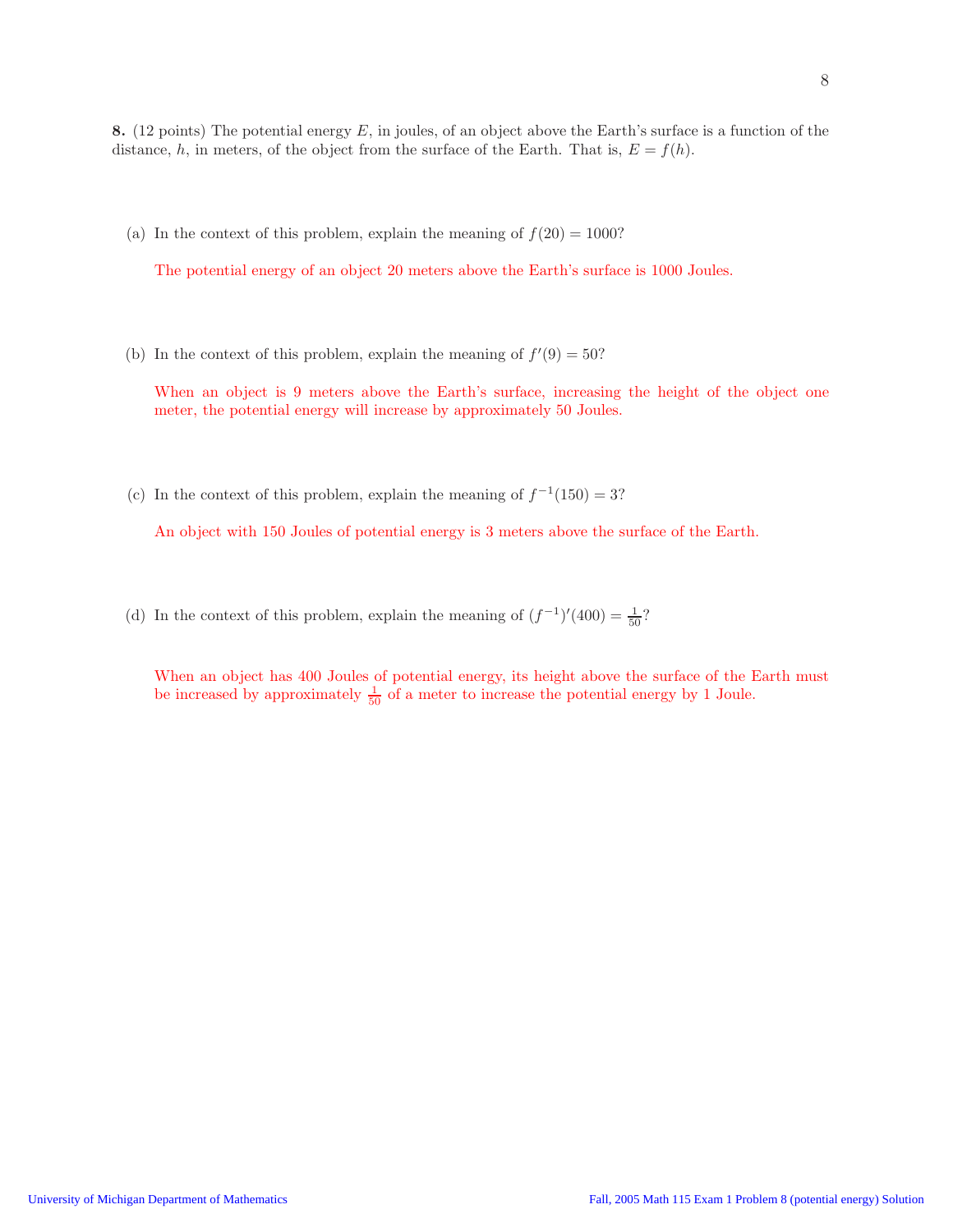7. (11 points) Suppose  $P = m(t)$  is the population of Mexico in millions, where t is the number of years since 1980. Explain the meaning of the statements below. You should only use terms and phrases understandable to someone who has never taken calculus. (Assume that the population function is invertible.)

(a) (3 pts.) 
$$
\left. \frac{dP}{dt} \right|_{t=0} > 0
$$

• In 1980, Mexico's population was increasing.

- (b)  $(4 \text{ pts.}) \text{ m}^{-1}(97.5) = 18$ 
	- In 1998 (18 years after 1980) Mexico's population was 97.5 million people.

(c)  $(4 \text{ pts.})$   $(m^{-1})'(97.5) = 0.46$ 

• When 97.5 million people lived in Mexico, it took about half a year for the population to increase by another million people.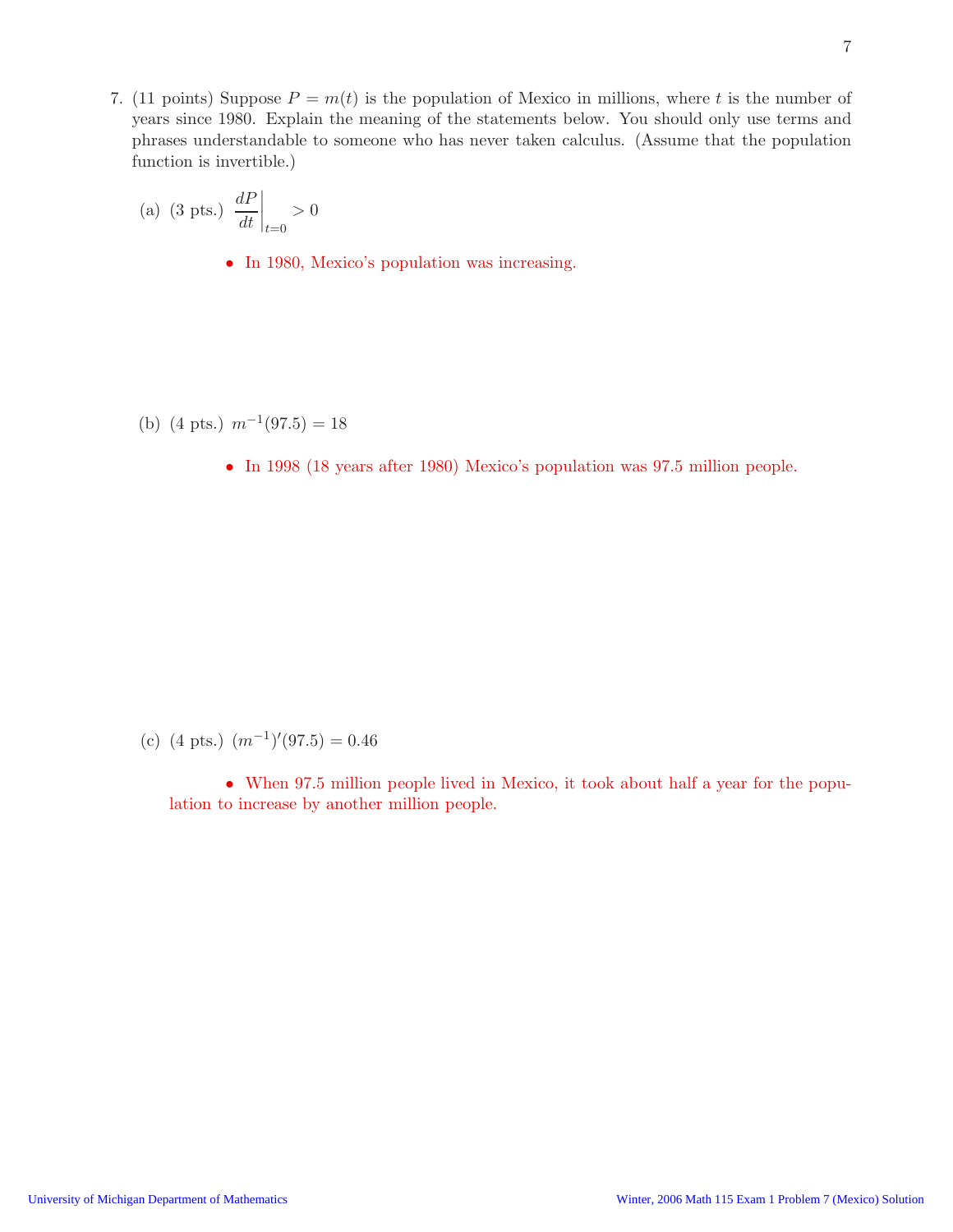- 2. [10 points] Louis owns a small soda company and is experimenting with new flavors. Let  $b(p)$  model the number of thousands of bottles of bacon-flavored soda sold by his company per month if he charges p cents per bottle. You may assume  $b(p)$  is differentiable and invertible.
	- **a.** [2 points] Give a practical interpretation of the statement  $b^{-1}(8) = 150$ .

Solution: In order to sell 8000 bottles of bacon-flavored soda per month, the company should charge 150 cents per bottle.

**b.** [3 points] Give a practical interpretation of the statement  $(b^{-1})'(4) = -10$ .

Solution: In order to increase the number of bottles sold per month from 4000 to 5000, the company should lower the price about 10 cents.

If the company is currently selling 4000 bottles per month, lowering the price by 10 cents will increase sales by about 1000 bottles per month.

(There are other possible answers.)

c. [3 points] Write an expression that is equal to the price (in cents) that the company would have to charge per bottle in order to sell twice as many bottles of bacon-flavored soda as it sells at a price of 125 cents per bottle.

Solution:  $b^{-1}(2b(125))$ 

**d.** [2 points] Which of the following is a correct formula for a function  $h(d)$  that gives the number of thousands of bottles sold per month at a price of d dollars per bottle? (Circle your answer.)

$$
h(d) = 100b(d) \qquad h(d) = \frac{b(d)}{100} \qquad \boxed{h(d) = b(100d)} \qquad h(d) = b\left(\frac{d}{100}\right)
$$

**3.** [5 points] Use the limit definition of the derivative to write an explicit expression for  $r'(3)$ where  $r(t) = (t+5)^{2t}$ . Do not simplify or evaluate the limit. Your answer should not include the letter r.

Solution:

$$
r'(3) = \lim_{h \to 0} \frac{(3+h+5)^{2(3+h)} - (3+5)^{2(3)}}{h}
$$